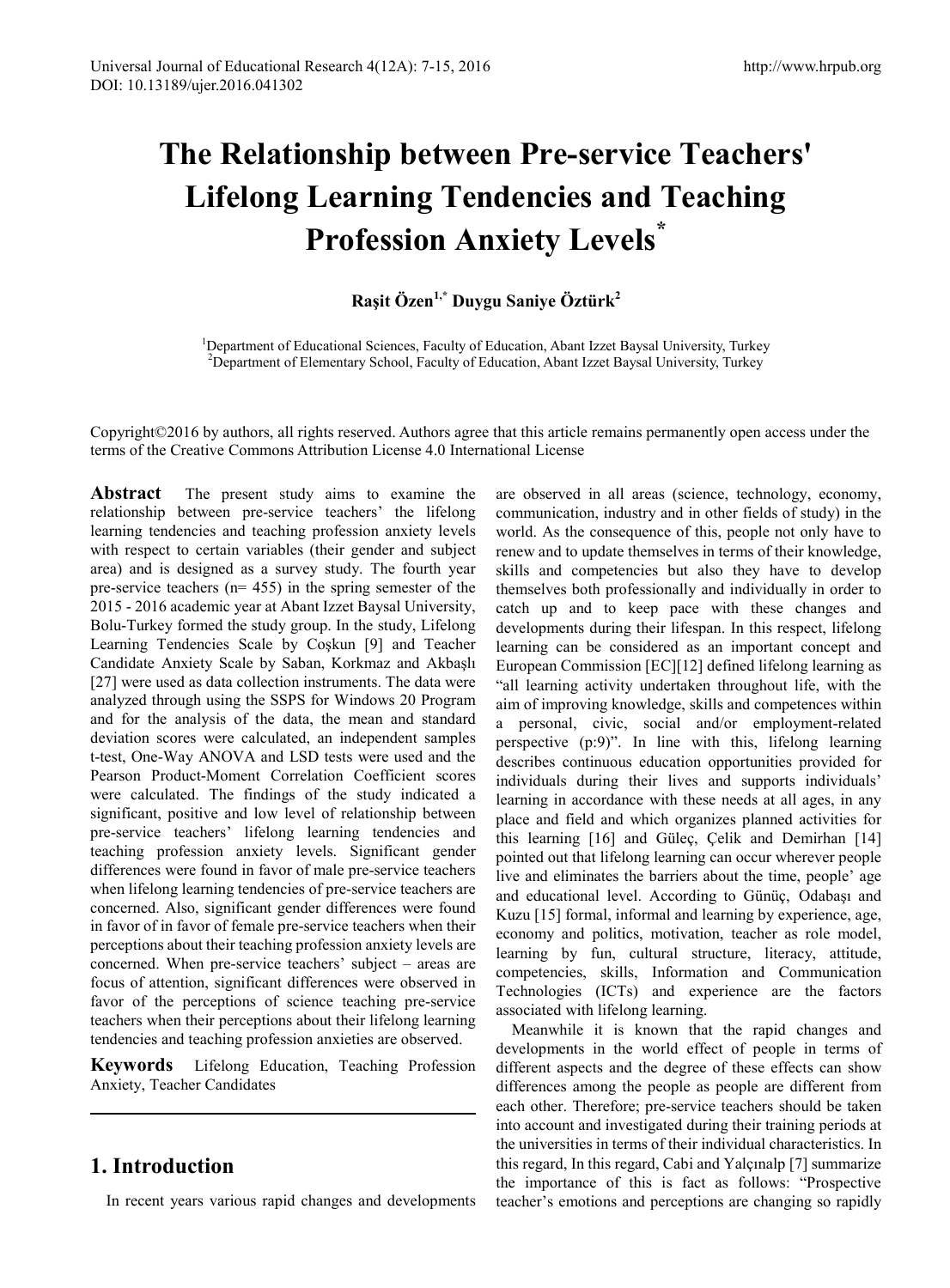due to recent developments in technology as well as changes in social and economic structures of the societies. In that respect, continuous investigation of students' needs and their characteristics is very important (p:85)."Among these individual characteristics, the affective characteristics of pre-service teachers are considered to be important as they may influence future teachers, their students' behaviors, be related to attrition from teaching profession [20]. One of these affective characteristics is the teaching anxiety of pre-service teachers which is one of many concerns not only of experienced teachers but also something pre-service teachers have to deal with and consider as teaching anxiety has influences upon teachers' classroom behaviours, effectiveness, teaching-learning process and students' achievement levels and their anxiety level ([3]; [25]; [26]). In this regard, Gardner and Leak [13] conceptualized teaching anxiety as anxiety experienced in relation to teaching activities that involve the preparation and execution of classroom activities. Meanwhile, the literature ([4]; [6]; [22]) lists some of the causes of teaching profession anxiety as follows: being appointed as a teacher, Public Personnel Selection Examination (PPSE-KPSS) or finding a job, specific characteristics of learning situations (teaching planning, the ability to analyze problems and learning, classroom management, student assessment), teaching competencies, supervision, professional career and development, being unqualified and skilled in the field of study, the status and the value of the profession in the society, decrease in employment opportunities, working in a different fields, increase in the number of university graduates, heavy work conditions, changing education system.

Concerning the contribution of the present study, it can be stated that changes and developments occurred in all fields in the world changed teachers' roles, responsibilities and duties. This case requires the fact that teachers should have and gain different qualifications from traditional teachers have. In other words, it is believed the teachers should be lifelong learners and have the skills that lifelong learners have. The case that teachers become lifelong learners and have the qualifications and skills that lifelong learners have is closely related to their training periods in the Education Faculties they have undergone in their pre-service period. In consequence, the training period that pre-service undergone in the Education Faculties ensures and requires them to have necessary qualifications teaching profession and the time in which they live requires in order to perform their roles, to take over their responsibilities and to fulfill their duties and tasks which are anticipated from teachers as a result of changes and developments in the world. That is to say, the training period they undergone ensures that pre-service teachers should become lifelong learners and have the necessary skills and competencies that lifelong learners have  $(19)$ ;  $[29]$ ;  $[36]$ ). Therefore, it can be said that lifelong learning concept implies education programs in general but university education programs in particular [24]. Meanwhile, Titrek, Güneş and Sezen [34] stated that today, universities are affected by the information society and globalization. As

the consequence of this, university students are expected to have necessary knowledge and skills required by the information society and the globalization. In other words, the university students are expected to be aware of the necessary lifelong learning knowledge and skills, as: to reach knowledge, to analyze knowledge and to renew and update it for his/her business purposes and to increase his/her knowledge capacity. Furthermore, as the reflections of these changes and developments in all areas, not only in service teachers but also and pre-service teachers think that what they gained during their training period do not meet the demands of the societies and the time in which they live. Consequently, they become anxious about their knowledge, skills and their competencies that they gained in the Faculties of Education in order to solve the problems they encounter in and out of school. As Akgün and Özgür [2] stated as the consequence of the changes and developments in the world, pre-service teachers can feel that they have to improve themselves and what they acquire and learn so far do not meet the requirements of the time in which they live (i.e. they become anxious about their professions). This can lead to have negative attitudes towards their professions, can decrease their self-efficacy beliefs, their self-confidence, their classroom performance, students' academic achievement levels and other negative consequences about their professions, themselves and their students. Therefore, pre-service teachers' lifelong learning tendencies and anxieties about teaching profession should be determined. Within this framework, the aim of the present study is to examine the relationship between the lifelong learning tendencies of pre-service teachers and of their teaching profession anxiety levels with respect to certain variables (their gender and subject area). In line with the aim of the study, the following questions below were answered in the study:

1. What are the lifelong learning tendency levels of pre-service teachers?

2. What are the teaching profession anxiety levels of pre-service teachers?

3. Do pre-service teachers' lifelong learning tendencies significantly relate to their teaching profession anxiety perceptions?

4. Do pre-service teachers' lifelong learning tendencies and teaching profession anxiety perceptions significantly differ as to their gender?

5. Do pre-service teachers' lifelong learning tendencies and teaching profession anxiety perceptions significantly differ as to their subject area?

# **2. Method**

#### **2.1. Research Approach**

This study is a descriptive survey study in order to determine the relationship between the pre-service teachers' perceptions about their lifelong learning tendencies and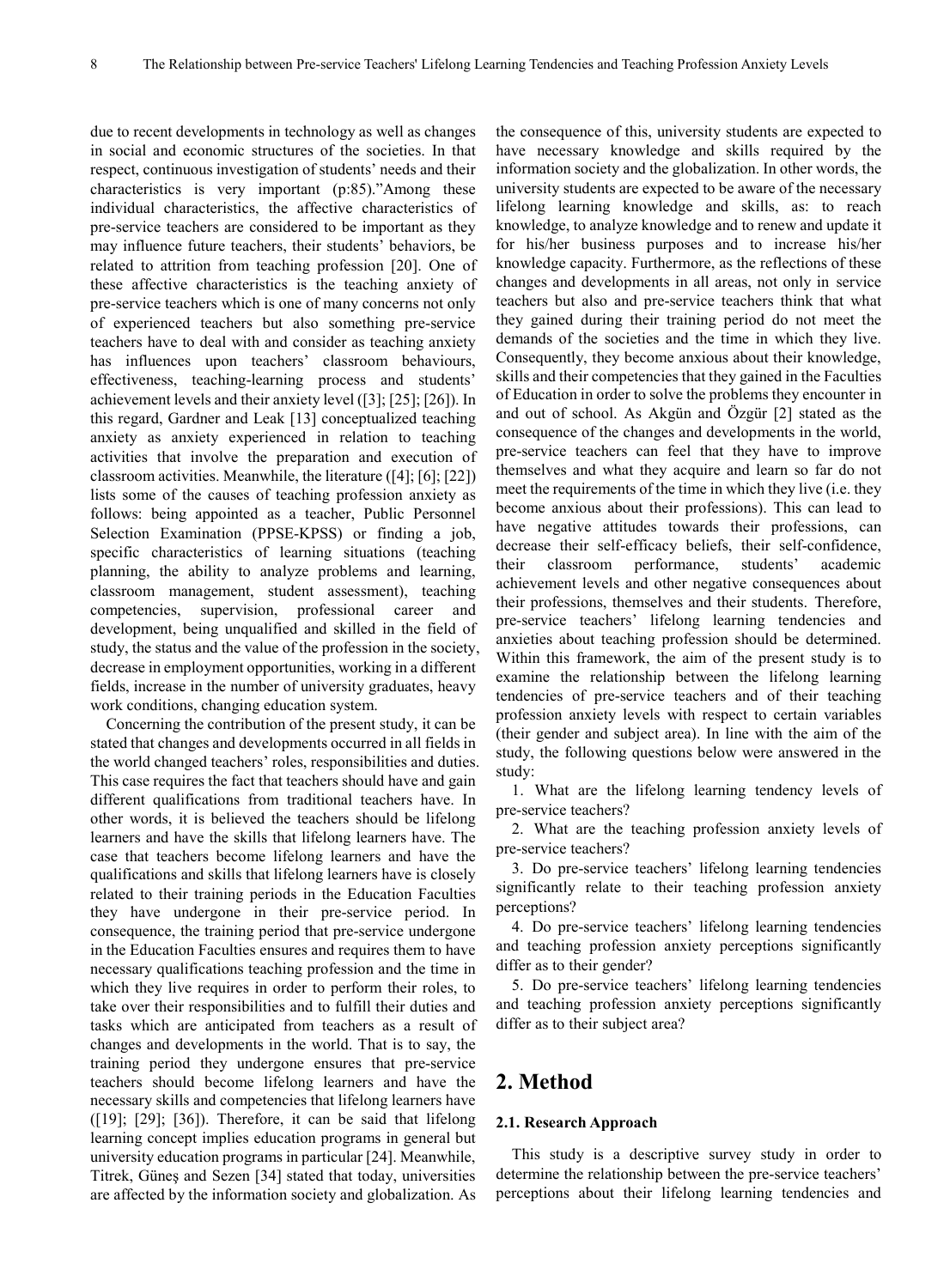perceptions about their teaching profession anxiety with regard to certain variables (their gender and their subject area) [8]. In this study, the relationship between the pre-service teachers' lifelong learning tendencies and their teaching profession anxiety perceptions are examined with regard to certain variables (their gender, their subject-areas).

#### **2.2. The Study Group**

In the spring semester of the 2015-2016 academic year, nearly nine hundred pre-service teachers were trained in various majors at Abant Izzet Baysal University, Faculty of Education, Bolu – Turkey. In the present study, even though the surveys were given to 830 pre-service teachers in the spring semester of the 2015-2016 academic year, only 455 pre-service teachers, selected randomly for the study, completed the surveys and 455 surveys were analyzed for the purposes of the present study. Therefore; the study group consisted of (n=445) pre-service teachers who were senior pre-service teachers of Abant Izzet Baysal University, Faculty of Education and who voluntarily participated in the present study On the basis of this, it can be said that the study group (n= 455) of the study represented nearly the whole pre-service teachers (n= 900) [18] trained in various majors at Abant Izzet Baysal University, Faculty of Education, Bolu – Turkey in the spring semester of the 2015-2016 academic year. When the study group is examined in terms of their gender, it is seen that 74.5 % (n=339) were female pre-service teachers and 25.5 % (n=116) were male pre-service teachers. In terms of the subject area the pre-service teachers were studying, they were grouped under four categories by the researchers in the present study, as; Science Teaching (Mathematics Teaching, Science Teaching, Computer and Instructional Technologies Teaching Departments), Social Sciences Teaching (Social Studies Teaching, Special Education Teaching, Classroom Teaching, Preschool Teaching Departments), Fine Arts Teaching (Music and Arts and Crafts Teaching Departments) and Language Teaching (English Language Teaching and Turkish Language Teaching Departments). From the view point of the subject area the pre-service teachers were studying, it is seen that 25.7 % (n=117) were pre-service teachers of science teaching, 43.3 % (n=197) were pre-service teachers of social sciences teaching, 9.0 % (n=41) were pre-service teachers of fine arts teaching and 22.0 % (n=100) were the pre-service teachers of language teaching.

#### **2.3. Data Collection Instruments**

Two data collection instruments, namely; a) Lifelong Learning Tendencies Scale and Teacher Candidate Anxiety Scale were used in the present study.

**a) The Lifelong Learning Tendencies Scale (LLTS):** The Lifelong Learning Tendencies Scale (LLTS) was prepared and developed by Coşkun [9]. The Lifelong Learning Tendencies Scale is a six-point-Likert type scale ranging from (1) "mostly appropriate" to (6) "never

appropriate". There are twenty-seven items on the scale under four sub-scales, namely; Motivation, Persistence, Lack of learning regulation level, and Lack of curiosity (see [9]). In her study Coşkun [9] found a 0.89 Cronbach Alpha reliability score for the whole scale. Where the present study is concerned, the following Cronbach Alpha reliability scores were found: for the whole scale 0.92, for the Motivation sub-scale 0.85, for the Persistence sub-scale 0.87, for the Lack of learning regulation level sub-scale 0.85, and for the Lack of curiosity sub-scale 0.90.

**b) Teacher Candidate Anxiety Scale (TCAS):** Teacher Candidate Anxiety Scale (TCAS) was developed by Saban, Korkmaz and Akbaşlı [27] adopted from Borich by the researchers. The Teacher Candidate Anxiety Scale is a 5-point Likert - type scale ranging from (1) "I am not anxious" to (5) "I am very anxious" [27]. There are 45 items in the scale and the scale has three dimensions namely; Self centered anxiety, Task-centered anxiety and Student-centered anxiety and there are 15 items in each dimension. The highest point in each of these sub-scales is 75 and the point is 15. In this respect, the highest points indicate high levels of anxiety that a pre-service teacher has. In their study, Saban et al. [27] found the following Cronbach alpha reliability values, as; for self-centered anxiety .76, for task-centered anxiety .73 and .76 for student – centered anxiety dimensions. When the present study is concerned, the following Cronbach alpha reliability values were found, as; for self-centered anxiety .94, for task-centered anxiety. 92 and for student – centered anxiety .96 and for the whole scale .98 the Cronbach alpha reliability value was found.

#### **2.4. Data Analysis**

The data were analyzed through the SSPS for Windows 20 Program and for the analysis of the data the mean and standard deviation scores were calculated, independent samples t-test, One-Way (ANOVA) and LSD tests were used and the Pearson Product-Moment Correlation Coefficient scores were calculated. Additionally, during the analysis of the data collected through LLTS, the respective scores of the interval scale from one to six converted as follows: "1= 0-26 (not suitable),  $2 = 27-53$  (partly is not suitable),  $3 = 54-81$ (very slightly not suitable),  $4 = 82 - 108$  (very slightly suitable),  $5 = 109-135$  (partly suitable),  $6 = 136 - 162$  (very suitable)" (see [10]). For the analysis of the data collected through TCAS, the respective scores of the interval scale from one to five converted as follows: " $1 = 0 - 44$  scores (very low),  $2 = 45 - 89$  scores (low),  $3 = 90 - 134$  (moderate),  $4 = 135 - 179$  (high),  $5 = 180 - 225$  (very high)".

## **3. Findings**

The findings on pre-service teachers' perceptions about their lifelong learning tendencies (LLT) and teaching profession anxieties (TPA) are presented in Tables 1, 2, 3, 4, 5 and 6.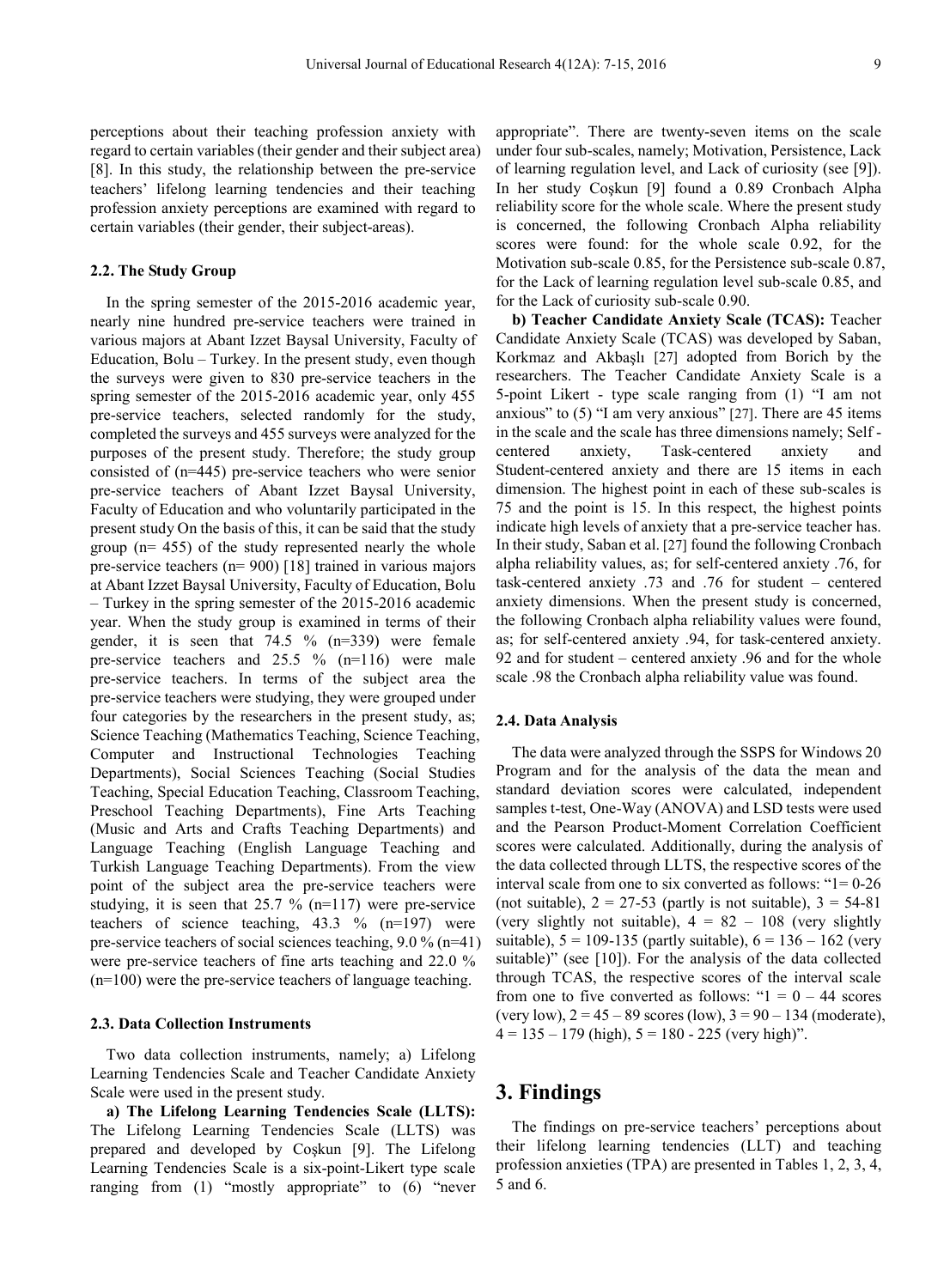| Scales and Sub scales                     | N   | Mean   | Sd     | Minimum | Maximum |
|-------------------------------------------|-----|--------|--------|---------|---------|
| Motivation                                | 455 | 10.81  | 4.032  | 6       | 32      |
| Perseverance                              | 455 | 14.04  | 5.032  | 6       | 36      |
| Lack of regulating learning               | 455 | 14.43  | 7.225  | 6       | 36      |
| Lack of curiosity                         | 455 | 23.05  | 10.249 | 9       | 54      |
| Lifelong Learning Tendencies Scale (LLTS) | 455 | 62.34  | 20.634 | 28      | 134     |
| Self-centered anxiety                     | 455 | 34.19  | 11.846 | 15      | 74      |
| Task – centered anxiety                   | 455 | 36.14  | 11.007 | 15      | 75      |
| Student-centered anxiety                  | 455 | 35.91  | 13.396 | 15      | 75      |
| Teacher Candidate Anxiety Scale (TCAS)    | 455 | 106.24 | 4.552  | 45      | 223     |

**Table 1**. Findings about Pre-service Teachers' Perceptions about Their LLT and TPA Levels

When the findings on pre-service teachers' perceptions regarding their lifelong learning tendencies are examined, it is seen that the mean score for their lifelong learning tendencies was (M=62.34, SD=20.634) (see Table 1). In the light of this, it can be said that the pre-service teachers' lifelong learning tendencies are at "moderate level". This finding can mean that to some extent they are aware of the fact that they should develop themselves both professionally and individually and they realize the importance of lifelong learning. Additionally, when teaching profession anxiety levels of pre-service teachers are concerned, it is seen the mean score for their perceptions about their teaching profession anxiety level was (M=106.24, SD=34.552). This can mean that their perceptions about their teaching profession anxiety are at "moderate level", as shown in Table 1. This finding can imply that to a some degree, they know that they will have some difficulties at their schools when they are appointed as a teacher since during the study they were taking Teaching Practice Course.

**Table 2.** Findings about the Relationship between Pre-service Teachers' LLT and TPA Levels

|                                |          | າ        | 3        | 4        | 5        | 6        |          | 8        | 9 |
|--------------------------------|----------|----------|----------|----------|----------|----------|----------|----------|---|
| 1. Motivation                  |          |          |          |          |          |          |          |          |   |
| 2. Perseverance                | $.730**$ |          |          |          |          |          |          |          |   |
| 3. Lack of regulating learning | $.258**$ | .127     |          |          |          |          |          |          |   |
| 4. Lack of curiosity           | $.384**$ | 339**    | $.718**$ |          |          |          |          |          |   |
| $5.LLTS*$                      | $.654**$ | .599**   | .788**   | $.906**$ |          |          |          |          |   |
| 6. Self - centered anxiety     | $.221**$ | $.260**$ | .090     | .058     | $.167**$ |          |          |          |   |
| 7. Task - centered anxiety     | $.162**$ | $.227**$ | .014     | $-.018$  | .083     | .893**   |          |          |   |
| 8. Student - centered anxiety  | $.191**$ | .202     | $-.003$  | $-.043$  | .064     | $.850**$ | $.849**$ |          |   |
| $9. TCAS*$                     | $.202**$ | $.240**$ | .034     | $-.002$  | $.108*$  | .957**   | .954**   | $.950**$ |   |

\*\* p< 0.01 LLTS\* : Lifelong Learning Tendencies Scale TCAS\* : Teacher Candidate Anxiety Scale

As shown in Table 2, a significant, positive and low level of relationship ( $r= 0.108$ ,  $p< 01$ ) was found between pre-service teachers' perceptions about their lifelong learning tendencies and teaching profession anxiety levels. On the basis of this finding, it can be said that as the lifelong learning tendency levels of pre-service teachers increase, their teaching profession anxiety levels increase. Additionally, a moderate and low level of relationship was found when the sub – scales of LLTS and TCAS are concerned (see Table 2).

**Table 3.** Findings about Pre-service Teachers' LLT and Their Gender

|                             | Gender | N   | Mean    | Sd       |          | df  | p       |
|-----------------------------|--------|-----|---------|----------|----------|-----|---------|
| Motivation                  | Female | 339 | 10.4956 | 3.69901  |          |     |         |
|                             | Male   | 116 | 11.7155 | 4.78186  | $-2.834$ | 453 | $.005*$ |
|                             | Female | 339 | 13.7994 | 4.81257  | $-1.792$ | 453 | .074    |
| Perseverance                | Male   | 116 | 14.7672 | 5.58470  |          |     |         |
| Lack of regulating learning | Female | 339 | 13.5487 | 6.84441  | $-4.547$ | 453 | $.000*$ |
|                             | Male   | 116 | 17.0086 | 7.70713  |          |     |         |
| Lack of curiosity           | Female | 339 | 21.8378 | 10.00149 | $-4.804$ |     | $.000*$ |
|                             | Male   | 116 | 26.6034 | 10.18087 |          | 453 |         |
| Lifelong Learning           | Female | 339 | 59.6814 | 19.52904 |          |     |         |
| Tendencies Scale (LLTS)     | Male   | 116 | 70.0948 | 21.87354 | $-4.804$ | 453 | $.000*$ |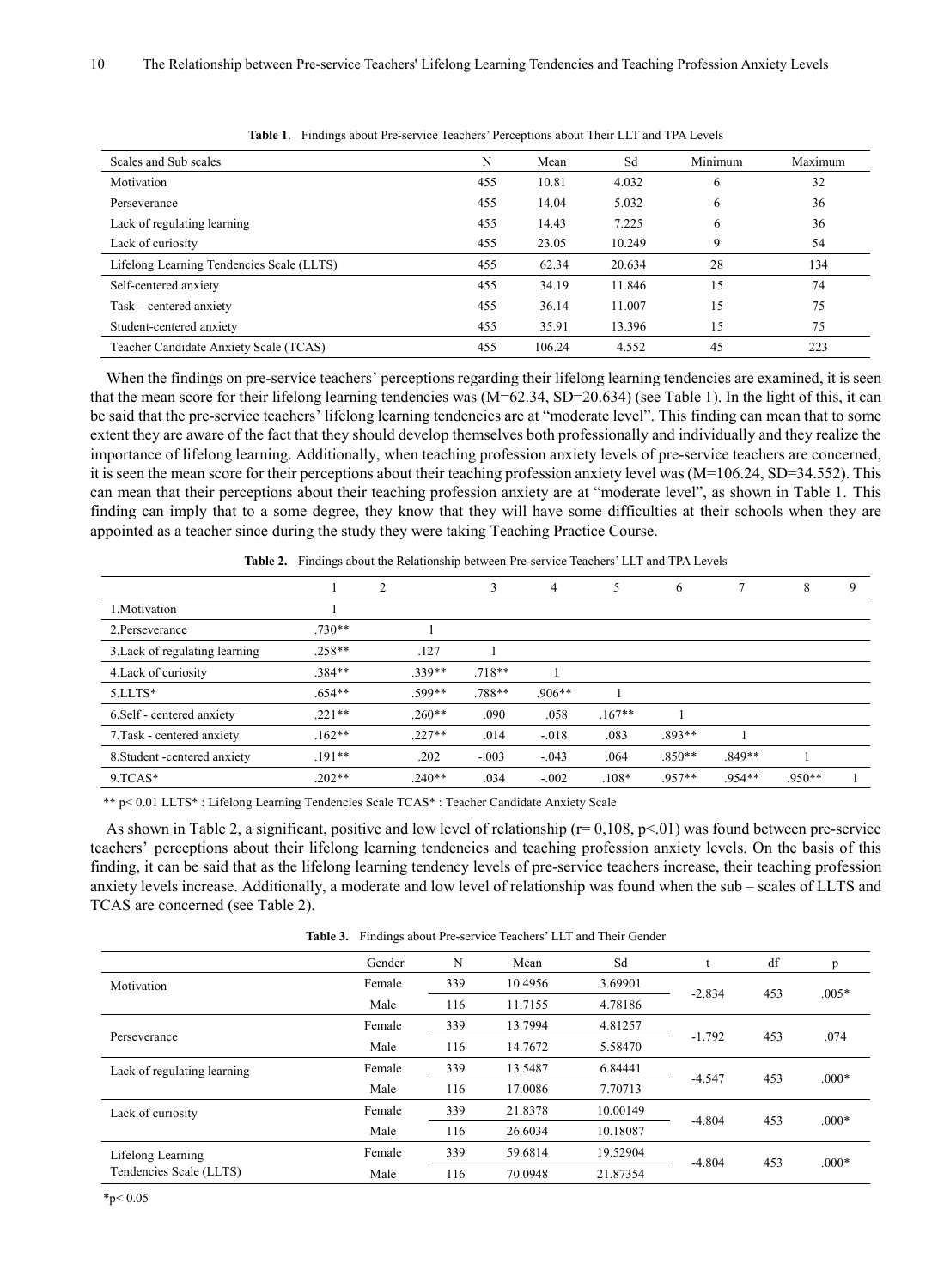When pre-service teachers' lifelong learning tendencies are examined, as in Table 3, a significant difference was observed in favor of male pre-service teachers  $(M=70.0948)$  [t (453) = 4.804, p < 0.05]. This could mean that male pre-service teachers are more open to develop themselves and are more aware of the importance of lifelong learning than female pre-service teachers. Also when the sub-scales of LLTS (Motivation, Perseverance, Lack of regulating learning and Lack of curiosity sub-scales) are concerned, a significant difference was found in favor of male pre-service teachers at p=0.05 level.

**Table 4.** Findings about Pre-service Teachers' TPA and Their Gender

|                                        | Gender | N   | Mean     | Sd       |       | df  | p       |
|----------------------------------------|--------|-----|----------|----------|-------|-----|---------|
|                                        | Female | 339 | 34.6431  | 11.79156 |       | 453 |         |
| Self-centered anxiety                  | Male   | 116 | 32.8534  | 11.95445 | 1.406 |     | .160    |
|                                        | Female | 339 | 36.7463  | 10.65602 |       | 453 |         |
| Task – centered anxiety                | Male   | 116 | 34.3793  | 11.84733 | 2.006 |     | $.045*$ |
|                                        | Female | 339 | 36.5811  | 13.52081 |       | 453 | .067    |
| Student-centered anxiety               | Male   | 116 | 33.9397  | 12.88092 | 1.838 |     |         |
|                                        | Female | 339 | 107.9705 | 34.12853 |       |     |         |
| Teacher Candidate Anxiety Scale (TCAS) | Male   | 116 | 101.1724 | 35.42543 | 1.834 | 453 | .067    |

 $*p < 0.05$ 

|                                              | Table 5. Findings about Pre-service Teachers' LLT and Their Subject Area |                   |     |                |       |         |                           |
|----------------------------------------------|--------------------------------------------------------------------------|-------------------|-----|----------------|-------|---------|---------------------------|
|                                              |                                                                          | Sum of<br>Squares | df  | Mean<br>Square | F     | Sig.    | Sources of<br>differences |
| Motivation                                   | Between<br>Groups                                                        | 10.386            | 3   | 3.462          |       |         |                           |
|                                              | Within Groups                                                            | 7372.594          | 451 | 16.347         | .212  | .888    |                           |
|                                              | Total                                                                    | 7382.980          | 454 |                |       |         |                           |
| Perseverance                                 | Between<br>Groups                                                        | 43.730            | 3   | 14.577         |       |         |                           |
|                                              | Within Groups                                                            | 11452.301         | 451 | 25.393         | .574  | .632    |                           |
|                                              | Total                                                                    | 11496.031         | 454 |                |       |         |                           |
|                                              | Between<br>Groups                                                        | 768.287           | 3   | 256.096        |       |         |                           |
| Lack of regulating learning                  | Within Groups                                                            | 22931.282         | 451 | 50.845         | 5.037 | $.002*$ | $1 - 3$                   |
|                                              | Total                                                                    | 23699.569         | 454 |                |       |         |                           |
| Lack of curiosity                            | Between<br>Groups                                                        | 1652.411          | 3   | 550.804        |       |         |                           |
|                                              | Within Groups                                                            | 46040.323         | 451 | 102.085        | 5.396 | $.001*$ | $1 - 2$<br>$1 - 3$        |
|                                              | Total                                                                    | 47692.734         | 454 |                |       |         |                           |
| Lifelong Learning Tendencies Scale<br>(LLTS) | Between<br>Groups                                                        | 4269.648          | 3   | 1423.216       |       |         |                           |
|                                              | Within Groups                                                            | 189031.904        | 451 | 419.139        | 3.396 | $.018*$ | $1 - 2$<br>$1 - 3$        |
|                                              | Total                                                                    | 193301.552        | 454 |                |       |         |                           |

\* p< 0.05 Categories : (1) Science Teaching (2) Social Sciences Teaching (3) Fine Arts Teaching (4) Language Teaching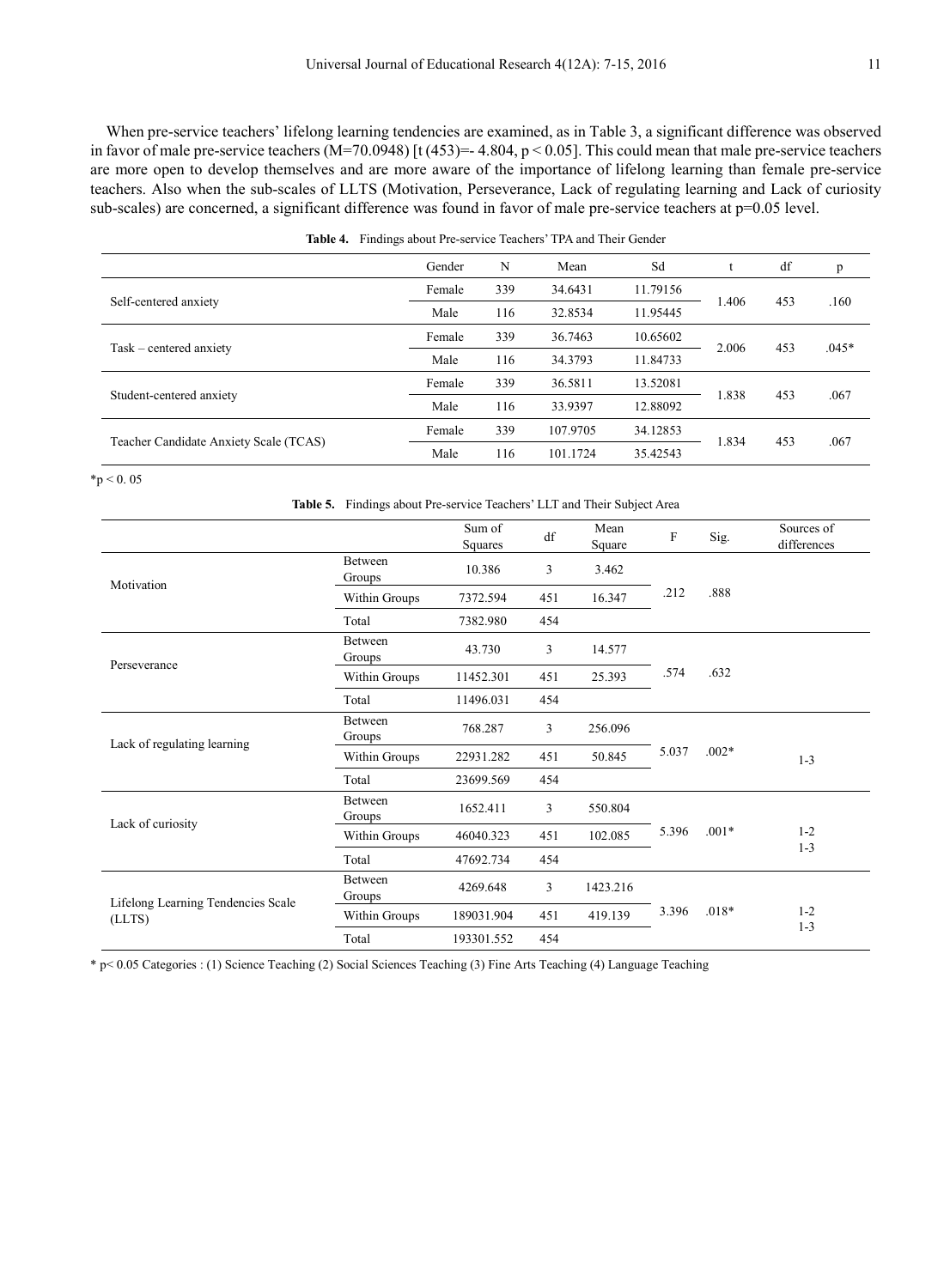When TCAS as a whole is concerned a significant difference was seen in favor of female pre-service teachers where their perceptions about their teaching profession anxieties are focus of attention  $[t (453)=1.834, p < 0.05]$  (see Table 4). On the basis of this finding, it can be stated that gender as a variable has an effect on the pre-service teachers' perceptions in relation to their teaching profession anxieties and female pre-service teachers are more anxious about teaching profession than pre-service male teachers. Even though there was a significant difference in favor of female pre-service teachers in the Task – centered anxiety sub- scale of TCAS, there was a significant difference in the Self-centered anxiety and Student-centered anxiety sub-scales of TCAS at  $p=0.05$  level.

Table 5 indicates significant differences among the perceptions of pre-service teachers about their lifelong learning tendencies and their subject- area. When the whole LLTS is concerned, significant differences are observed between the perceptions of science teaching pre-service teachers and of social sciences teaching pre-service teachers and between the perceptions of science teaching pre-service teachers and of fine arts teaching pre-service teachers in favor of the perceptions of science teaching pre-service teachers  $[(F(3-451)=3.396, p < 0.05)]$  (see Table 5). In their courses, science teaching pre-service teachers deal with real life situations, use problem-based, project-based activities, their courses require experiencing, trying out new things,

curiosity, creativity, questioning, inquiry, problem solving, higher order thinking skills for them, social and communication skills, group work activities are important. Therefore, these can be the reasons of the significant differences between the perceptions of science teaching pre-service teachers and of social sciences teaching and fine arts teaching pre-service teachers. Also when the Lack of regulating learning and Lack of curiosity sub- scales of LLTS are concerned, significant differences are observed in favor of the perceptions of science teaching pre-service teachers.

When Table 6 is examined, significant differences are observed among the perceptions of pre-service teachers about their teaching profession anxieties and their subject-area. When the whole TCAS is concerned, significant differences are observed between the perceptions of science teaching pre-service teachers and of social sciences teaching and between the perceptions of science teaching pre-service teachers and of fine arts teaching pre-service teachers in favor of the perceptions of science teaching pre-service teachers  $[(F(3-451)=5.422, p < 0.05)]$ (see Table 6). This can mean that they are more anxious about their teaching profession career than the other departments' pre-service teachers. Also when the Student-centered anxiety sub-scale of TCAS is concerned, significant differences are observed in favor of the perceptions of science teaching pre-service teachers.

|                                                |                          | Sum of Squares | df  | Mean Square | $\mathbf{F}$ | Sig.    | Sources of differences |
|------------------------------------------------|--------------------------|----------------|-----|-------------|--------------|---------|------------------------|
|                                                | <b>Between</b><br>Groups | 1768.267       | 3   | 589.422     |              |         |                        |
| Self-centered anxiety                          | Within Groups            | 61938.854      | 451 | 137.337     | 4.292        | $.005*$ | $2 - 4$                |
|                                                | Total                    | 63707.121      | 454 |             |              |         | $3 - 4$                |
|                                                | Between<br>Groups        | 1648.253       | 3   | 549.418     |              |         |                        |
| Task - centered anxiety                        | Within Groups            | 53357.461      | 451 | 118.309     | 4.644        | $.003*$ | $1-32-4$<br>$3-4$      |
|                                                | Total                    | 55005.714      | 454 |             |              |         |                        |
|                                                | <b>Between</b><br>Groups | 3209.828       | 3   | 1069.943    |              |         |                        |
| Student -centered anxiety                      | Within Groups            | 78264.295      | 451 | 173.535     | 6.166        | $.000*$ | $1-2$ 1-3              |
|                                                | Total                    | 81474.123      | 454 |             |              |         | $2 - 43 - 4$           |
| Candidate<br>Teacher<br>Anxiety<br>Scale(TCAS) | <b>Between</b><br>Groups | 18866.144      | 3   | 6288.715    |              |         |                        |
|                                                | Within Groups            | 523136.220     | 451 | 1159.947    | 5.422        | $.001*$ | $1 - 2$ 1 - 3          |
|                                                | Total                    | 542002.365     | 454 |             |              |         | $2-4$ 3 $-4$           |

**Table 6.** Findings about Pre-service Teachers' TPA and Their Subject Area

\* p< 0.05 Categories : (1) Science Teaching (2) Social Sciences Teaching (3) Fine Arts Teaching (4) Language Teaching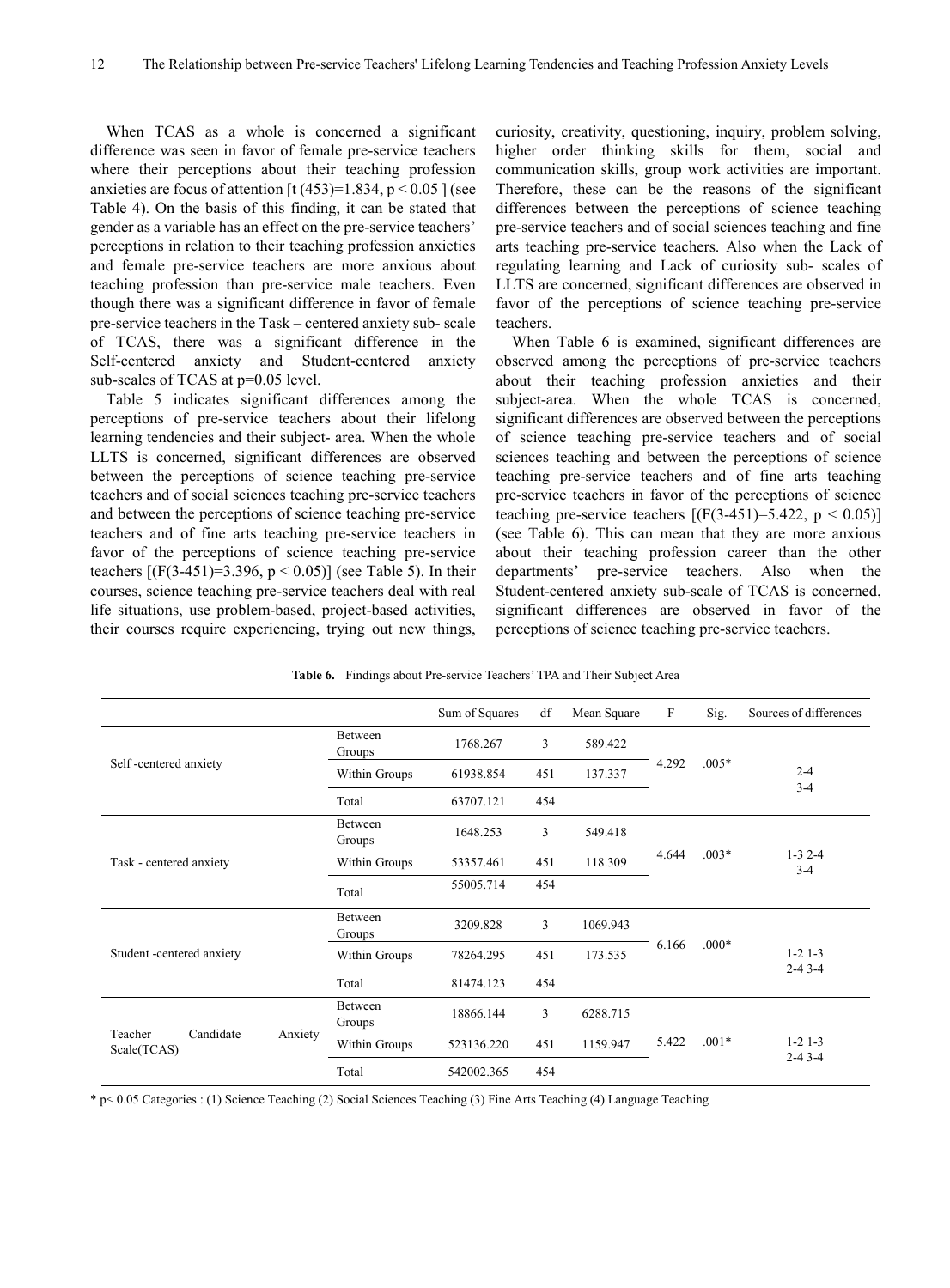## **4. Results, Conclusions and Recommendations**

The aim of the present study is to examine the relationship between the lifelong learning tendencies of pre-service teachers and of their teaching profession anxiety levels with respect to certain variables (their gender and subject areas). For this purpose, the pre-service teachers (n=455) answered the data collection instruments, the "Lifelong Learning Tendencies Scale" and the "Teacher Candidate Anxiety Scale " in the spring semester of the 2015-2016 academic year at Abant Izzet Baysal University, Bolu-Turkey. The findings of the present study were limited to the perceptions of AIBU Education Faculty fourth year pre-service teachers (n=455) who participated in the study in the spring semester of the 2015-2016 academic year voluntarily.

When the findings about the pre-service teachers' perceptions about their lifelong learning tendencies (M=62.34, SD=20.634) and of their perceptions about their teaching profession anxiety levels (M=106.24, SD=34.552) are examined, it is seen that they are at moderate level. When the literature about lifelong learning tendencies of pre-service teachers is reviewed, a similarity is found between the findings of the present study and the literature ([11]; [28]; [31]) as the literature ([11]; [28]; [31]) reported a moderate level lifelong learning tendencies of pre-service teachers when their study groups are concerned.

When the literature about pre-service teachers' teaching profession anxiety levels is examined within the scope of the present study, it is seen that various findings are observed. even though, Akgün and Özgür [2] report a high level teaching profession anxiety levels of pre-service teachers in their study and the literature ([32]; [33]) reports low level of teaching profession anxiety levels of pre-service teachers, the findings of Adıgüzelli [1] presents a moderate level teaching profession anxiety levels of pre-service teachers in his study. In this respect, it can be said that there is a similarity between the findings of the present study and the literature.

Where the relationship between the pre-service teachers' lifelong learning tendency and teaching profession anxiety levels is concerned, the findings of the present study, as shown in Table 2, show, a significant, positive and low level of relationship between pre-service teachers' perceptions about their lifelong learning tendencies and teaching profession anxiety levels. Based on this finding, it can be said that as they develop themselves in terms of their knowledge and lifelong learning skills, they realize the difficulties, problems about teaching profession easily and this increases their anxiety levels.

As shown in Table 3 a significant difference in favor of male pre-service teachers is found when their lifelong learning tendencies are examined [t (453) =  $-4.804$ , p < 0.05]. When the literature is examined, it is seen that the literature presents different findings. In this respect, while, Seyhan and Kadı [30] found significant differences in favor of male

university students  $(Xm = 66.13; Xf=58.59)$  in their study, Beytekin and Kadı [5] reported that male students have more lifelong learning tendency points than female students  $(Xm= 98.38, Xf = 92.52)$ . As opposed to the literature above, Oguz and Ataseven [21] and Solmaz and Aydin [31] reported a significant difference between the lifelong learning tendency of female and male students in favor of females. In this regard, Oguz and Ataseven [21] reported a significant difference between the lifelong learning tendency of female (M=130.20) and male (M=125.34) students in favor of females (t(289) = 7.365; p < .05). Similarly, Solmaz and Aydin [31] found that the average of female students was found to be higher than that of the male (M=124.91 and M=113.46 respectively) and added that the difference between these points was found to be statistically significant (t=3.01; p=0.00).Therefore, it can be said that the literature there is a similarity between the findings of the present study and the literature.

Meanwhile, Table 4 indicates a significant difference in favor of female pre-service teachers where their perceptions about their teaching profession anxieties are focus of attention [t (453) = 1.834,  $p < 0.05$  ] when teacher candidate anxiety scale as a whole is concerned. when the literature is examined, a similar finding is observed between the present study and the literature. In this respect, there is a similarity between the findings of the present study and the findings of Adıgüzelli [1]. In other words, Adıgüzelli[1] pointed out that the pre-service teachers' teaching profession anxiety levels in his study differ significantly according to their gender (Female participants (M=3.21; SD: .92) have more occupational concerns than male participants (M=3.02; SD: .95) [t (648) = 2.77, p < .05]).

Table 5 indicates significant differences among the perceptions of pre-service teachers about their lifelong learning tendencies and their subject- area. When the whole LLTS is concerned, significant differences are observed in favor of the perceptions of science teaching pre-service teachers  $[(F(3-451)=3.396, p < 0.05)]$  (see Table 5). When the literature is examined, it is seen that there are different findings concerning the perceptions of pre-service teachers about their lifelong learning tendencies and their subject-area. Even though, the following literature ([21]; [35]) reports significant differences in favor of pre-service science teachers, the following literature ([23]; [36]) reports significant differences in favor of the pre-service teachers of social sciences and fine arts teaching. In this framework, a similarity can be stated between the findings of the present study and the literature.

As seen in Table 6, significant differences are observed among the perceptions of pre-service teachers about their teaching profession anxieties and their subject- area in favor of the perceptions of science teaching pre-service teachers  $[(F(3-451) = 5.422, p < 0.05)]$ . As the finding of their study, Karademir and Tezel [17] found that science teaching pre-service teachers have the highest teaching anxiety mean scores. Therefore; it can be said that there is a similarity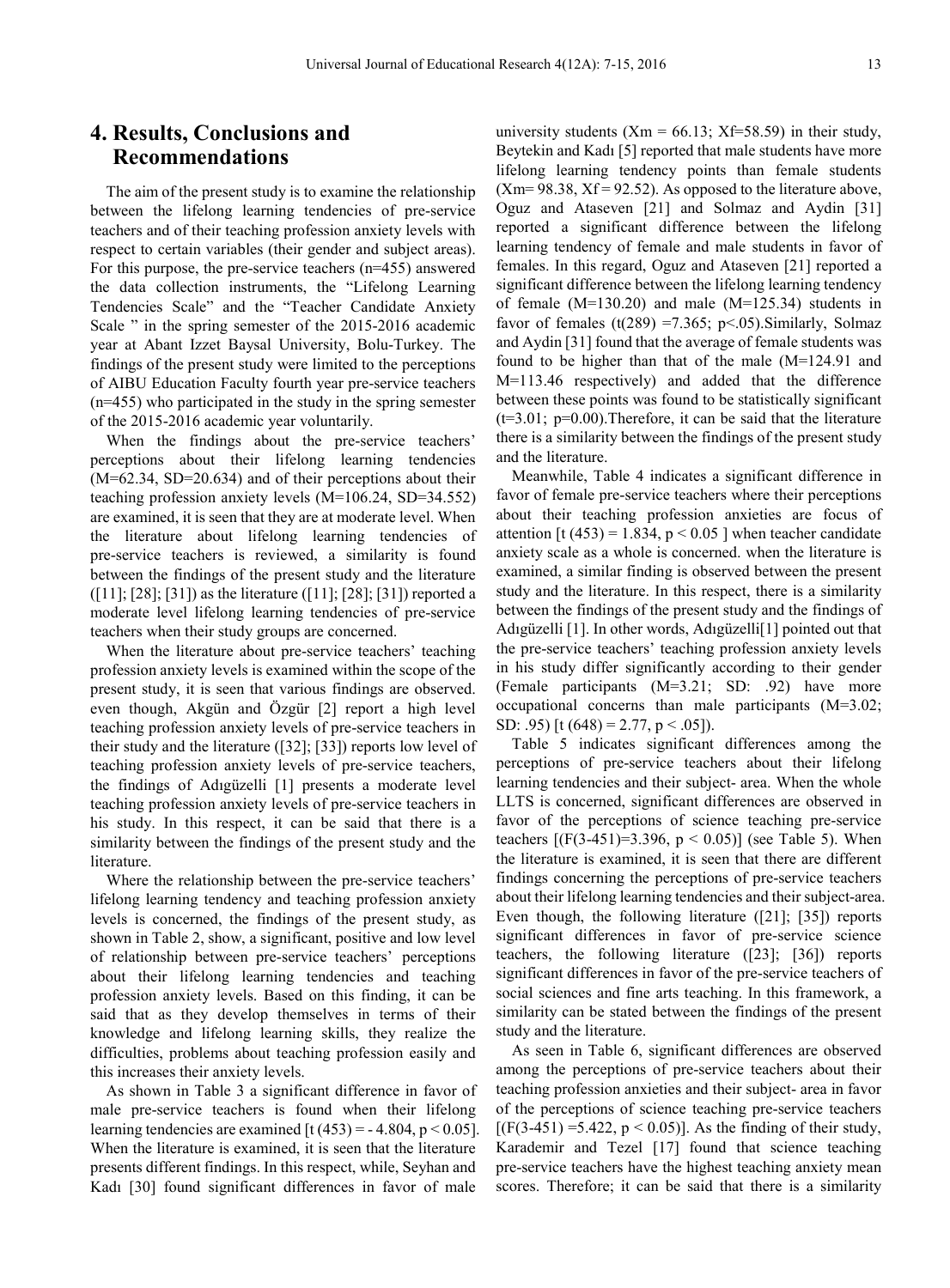between the findings of the present study and the literature.

In conclusion, it can be said that pre-service teachers believe that they have to develop themselves professionally and individually even though they are equipped with the necessary knowledge, skills and competencies required in their subject- area during their education period at the education faculties, they realize what they learn during their education period is not enough to a certain extent and do not meet the demands of the time in which they live. This can create an anxiety related to their professions to a certain degree.

Based on these, the followings can be recommended:

1. Teacher education programs need to be revised in accordance with the changes and developments in the world in order to increase the lifelong learning tendencies but to reduce the teaching profession anxiety levels of pre-service teachers.

2. Longitudinal studies need to be made in order to examine the changes (if there are any) between lifelong learning tendency and teaching profession anxiety levels of pre-service teachers in a detailed way.

## **Note**

\*The abstract of this paper was presented at 2nd International Conference on Lifelong Learning and Leadership for All (ICLEL-16), in Liepaja on July, 21-23, 2016.

## **REFERENCES**

- [1] Adıgüzelli, Y. (2015). Examination of occupational concern of pre-service teachers based on various variables in Turkey. *Educational Research and Reviews*, 10(4),397-402, DOI: 10.5897/ERR2015.2075. Retrieved at *http://www.academicjournals.org/journal/ERR /article-full-text-pdf/A48E82950485 on January 18,2016.*
- [2] Akgün, F. and Özgür, H. (2014). Examination of the anxiety levels and attitudes of the information technology pre-service teachers towards the teaching profession. *Journal of Theory and Practice in Education,*10(5), 1206-1223.
- [3] Akinsola, M.K.(2014). Assessing pre-service teachers teaching anxiety. *American Journal of Educational Research,*2(12A),41-44,DOI:10.12691/education-2-12A-7.
- [4] Atmaca, H.(2013). The professional concerns of teacher candidates who enrolled in English, French and German Teaching Departments. *Turkish Studies - International Periodical For the Languages, Literature and History of Turkish or Turkic,* 8(10),67–76, DOI : http://dx.doi.Org / 10.7827/TurkishStudies.5907.
- [5] Beytekin O.F. and Kadı, A.(2014). Quality of faculty life and lifelong learning tendencies of university students. *Higher Education Studies*,4(5),28-36.
- [6] Bilali, O.and Tarusha, F. (2015). Factors influencing the appearance of teaching anxiety to student teachers. *European*

*Journal of Social Sciences Education and Research*, 3(2),90 – 94.

- [7] Cabi, E.and Yalçınalp, S.(2013).Occupational anxiety scale for prospective teachers: A study on validity and reliability. *Hacettepe University Journal of Education*, 44,85-96.
- [8] Christensen L.B., Johnson R.B. and Turner, L.A.(2015). *Research methods design and analysis*. Ankara: Anı Publishing.
- [9] Coşkun, Y.D. (2009). *Investigation of lifelong learning tendency of undergraduate students ın terms of some variables*. Unpublished PhD Thesis. Ankara: Hacettepe University.
- [10] Coşkun, Y.D. and Demirel, M. (2010). Lifelong learning tendency scale: The study of validity and reliability*. Procedia-Social and Behavioral Sciences*,(5),2343–2350,DOI:10.1016/ j.sbspro.2010.07.461.
- [11] Deveci, T. (2015). A comparative study of the lifelong learning propensities of English language learners: Nationality, gender and length of study. *Learning & Teaching in Higher Education: Gulf Perspectives*, 12 (1), 1–24, DOI: http://dx.doi.org/10.18538/lthe.v12.n1.185. Retrieved at http://lthe.zu.ac.ae/index.php/lthehome/article/view/185/124 on January 18,2016.
- [12] European Commission (EC).(2001). Making a European Area of Lifelong Learning A Reality. Brussels: European Commission. Retrieved at http://eurlex.europa.eu/LexUriServ/LexUriServ.do?uri=CO M:2001:0678:FIN: EN: PDF on July 27,2015.
- [13] Gardner, L. E. and Leak, G. K. (1994). Characteristics and correlates of teaching anxiety among college psychology teachers. *Teaching of Psychology*,21(1),28-32,DOI:10.1207/ s15328023top2101\_5.
- [14] Güleç, İ., Çelik, S. and Demirhan, B. (2012). What is lifelong learning? An evaluation on definition and scope. *Sakarya University Journal of Education*, 2(3),34-48.
- [15] Günüç, S.,Odabaşı, H. F. and Kuzu, A. (2012). Factors affecting lifelong learning . *University of Gaziantep Journal of Social Sciences*,11(2),309-325.
- [16] Güven, M., Yıldırım, E. and Çelen, G.(2015). Metaphors on lifelong learning concept. *International Journal of Curriculum and Instructional Studies*, 5(9),35-47.
- [17] Karademir, E. and Tezel, Ö. (2011). Investigation of preservice teachers' attitude toward teaching profession and anxiety. *e-Journal of New World Sciences Academy - (NWSA),*6(3),2005-2018. Retrieved at http://dergipark .ulakbim .gov.tr/nwsaedu/issue/view/500000 6419 on March 15,2016.
- [18] Krejcie, R.V. and Morgan, D.W. (1970). Determining sample size for research activities. *Educational and Psychological Measurement*,30, 607-610.
- [19] Kuzu, S., Demir, S. and Canpolat M. (2015). Evaluation of life-long learning tendencies of pre-service teachers in terms of some variables. *Journal of Theory and Practice in Education*, 11(4), 1089-1105.
- [20] Marso, R.N., and Pigge, F.L. (1998). A longitudinal study of relationships between attitude toward teaching, anxiety about teaching, self-perceived effectiveness, and attrition from teaching.(ERIC Document Reproduction Service No: ED417171).